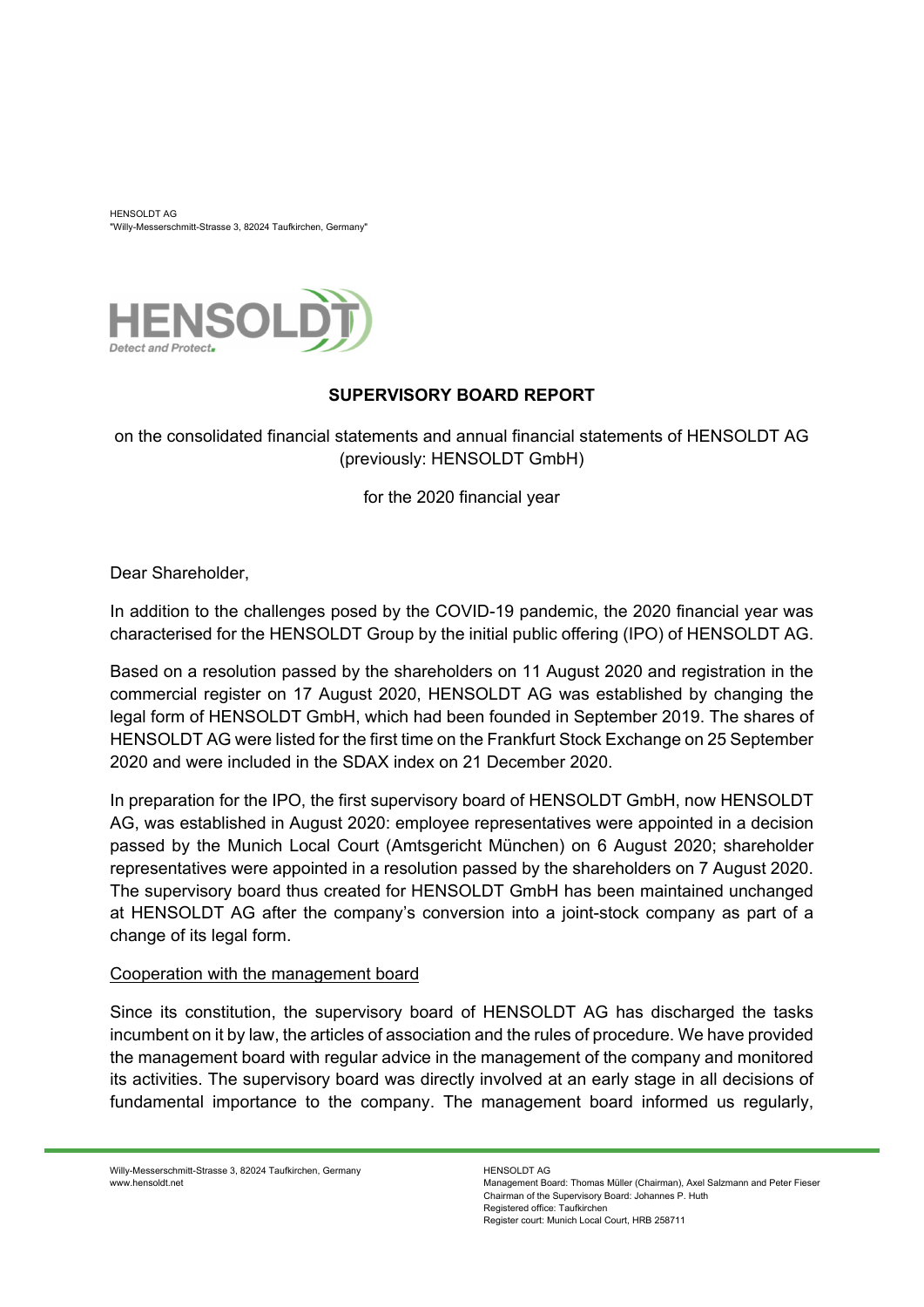

promptly and comprehensively, both in writing and verbally, on corporate planning, the course of business, strategic developments and the current situation of the group.

Deviations of the actual business development from the plans were explained to us in detail. The management board coordinated the company's strategic orientation with us. We discussed the transactions of major importance to the company in detail on the basis of the reports provided by the management board.

The supervisory board, in particular the chairman of the supervisory board, was in regular contact with the management board, even beyond the supervisory board meetings, and obtained information on the current development of the business situation and major transactions. The supervisory board was hereby always aware of the business policy being pursued, corporate planning including financial, investment and personnel planning, the course of business, the profitability of the company and the situation of the group.

#### Corporate governance and working methods of the supervisory board

Further explanations on corporate governance can be found in the *corporate governance statement (including the corporate governance report)*, which can be accessed on the company's website. This will also give you explanations on the current statement of the management board and supervisory board pursuant to section 161 of the German Stock Corporation Act (AktG), which was approved by the supervisory board on 5 March 2021. In addition, detailed information on the working methods of the supervisory board and its committees can be found there. The members of the supervisory board undergo basic and advanced training on their own responsibility. The company supports the supervisory board in this to an appropriate extent. In the past financial year, the members of the supervisory board received advanced training based on their individual needs, for example, on the subject of annual financial statements and accounting.

# Deliberations and resolutions in plenary sessions of the supervisory board

The supervisory board of what is now HENSOLDT AG was established in August 2020 (when the company was still HENSOLDT GmbH). In total, one supervisory board meeting of HENSOLDT GmbH and two supervisory board meetings of HENSOLDT AG have taken place since the supervisory board of the current HENSOLDT AG was established. The supervisory board passed its resolutions as part of a written procedure, where necessary.

The constituent meeting of the supervisory board took place on 11 August 2020. At this meeting, the supervisory board issued rules of procedure for itself and its committees, as well as for the management board. In addition, the respective committee members were appointed.

The IPO, including the associated measures and decisions, was the focus of the supervisory board's work over the past financial year, especially in the meetings of 11 August 2020 and 27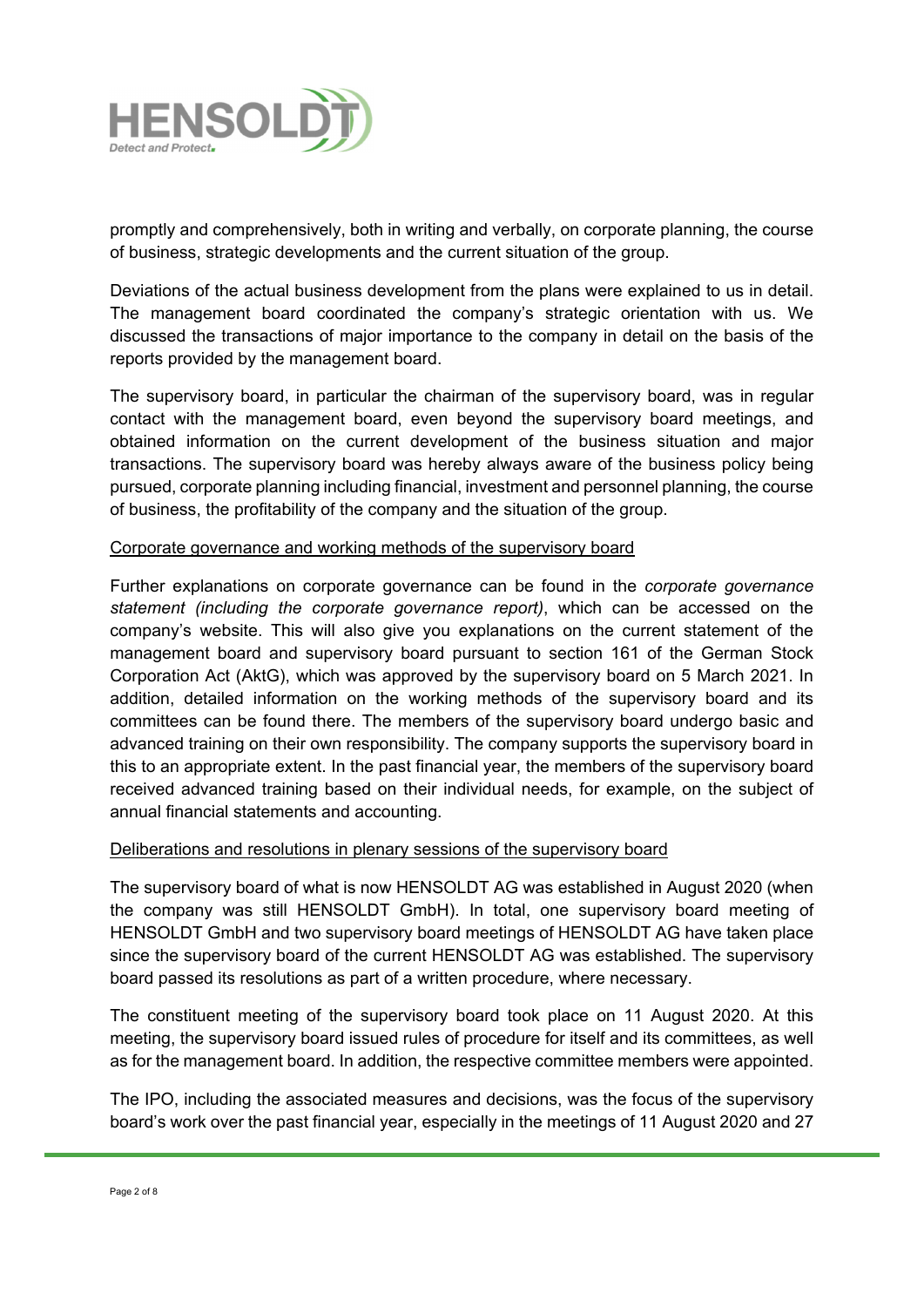

August 2020. In this respect, the supervisory board mainly dealt with meeting the requirements placed on HENSOLDT AG's corporate governance in the context of the IPO. For example, the supervisory board appointed the Labour Director (*Arbeitsdirektor*) pursuant to section 33 of the German Co-Determination Act (MitbestG) and approved further management mandates for management board members pursuant to section 88(1) sentence 2 AktG and the service agreements for management board members. In addition, targets were set for the proportion of women on the supervisory and management boards pursuant to section 52(2) of the German Private Limited Companies Act (GmbHG). Moreover, the supervisory board members issued statements on the approval of the formation audit report and on the conversion of HENSOLDT GmbH to HENSOLDT AG as part of a change of the company's legal form. The supervisory board declared its consent to the IPO of HENSOLDT AG and approved further agreements entered into in connection with the IPO.

At the supervisory board meeting of 3 December 2020, the management board reported in detail on business development, the order situation, the status of major orders and M&A activities, the acquisition of engineering capacity and the funding status. In a resolution passed in writing in lieu of a meeting, the shareholder representatives on the supervisory board requested that the gender quota of 30% each for women and men on the supervisory board be separately complied with by both the shareholder and employee representatives in the election of employee representatives to the supervisory board of HENSOLDT AG, to be initiated in 2020.

The members of the management board regularly attended supervisory board and committee meetings. In the past financial year, there were no discussions on personnel matters or internal supervisory board matters that would have required a discussion without the management board from the supervisory board's point of view.

Measures for which the provisions of the articles of association, the rules of procedure for the supervisory board or the rules of procedure for the management board require the supervisory board's approval were submitted to the supervisory board for a decision, allowing sufficient intervening time. The supervisory board approved each of the management board's resolution proposals after thorough examination and discussion. Apart from the individual measures outlined above, no other transactions requiring approval are reported for the past financial year.

# Committees of the supervisory board

To perform its duties efficiently, the supervisory board has established an executive committee, as well as five other permanent committees and one temporary committee. These committees prepare the resolutions of the supervisory board and the topics to be dealt with in a plenary session. The supervisory board's decision-making powers have been transferred to the corresponding committees to the extent permitted by law.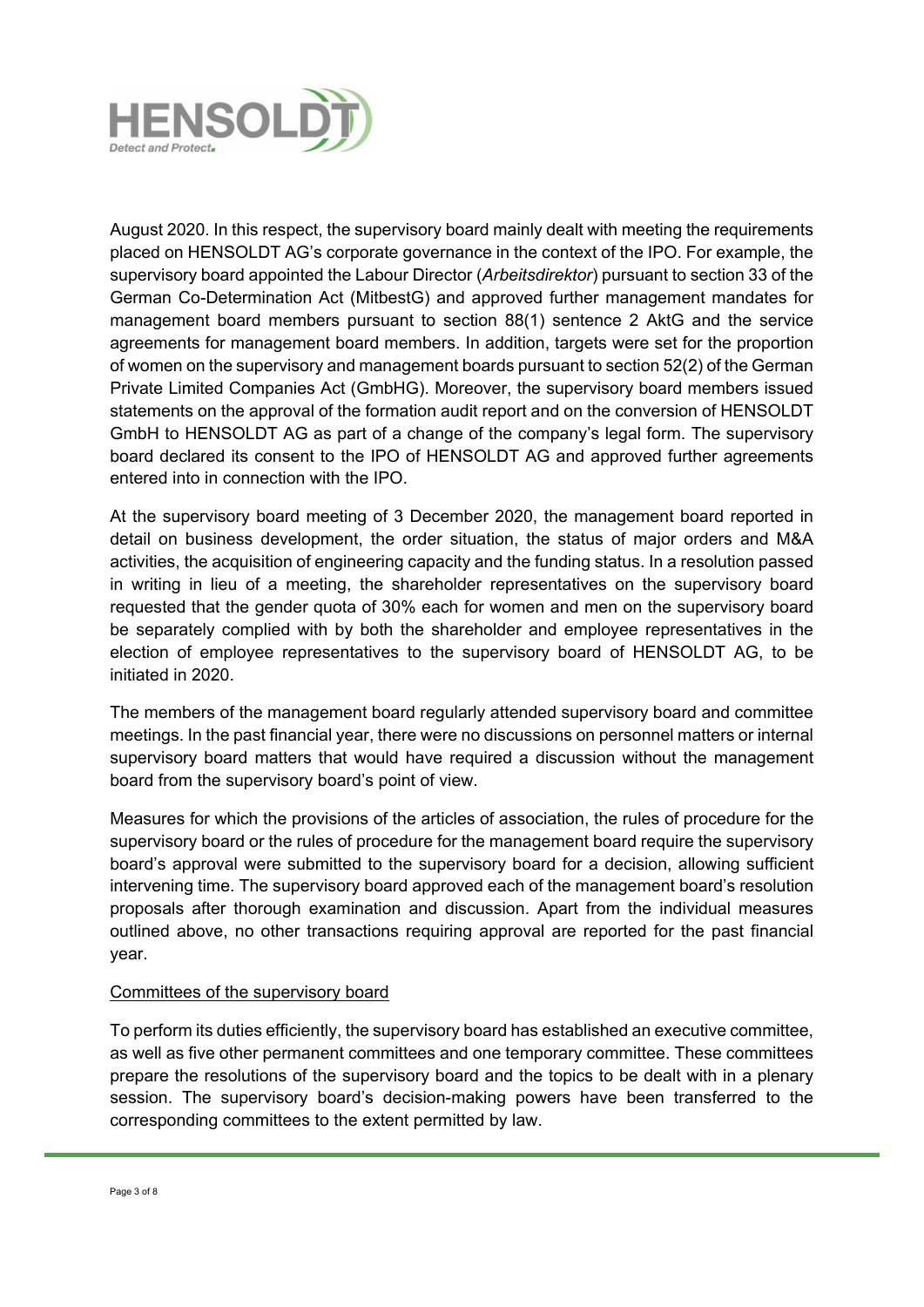

There was no **executive committee** meeting in the past financial year.

The **audit committee** held two meetings. On 3 November 2020, the audit committee discussed the interim financial information (9M2020 quarterly statement) with the HENSOLDT Group's CFO, as well as the pre-approval of the assurance services in connection with the non-financial statement in the sustainability report by KPMG AG Wirtschaftsprüfungsgesellschaft as a permissible non-audit service. At its meeting of 1 December 2020, in the presence of the auditor and the CFO, the audit committee dealt with the planning of the audit of the 2020 annual and consolidated financial statements and the update on the current status of the audit. In addition, the audit intensity (limited assurance) and the audit scope requested by the audit committee were determined with regard to the sustainability report. Moreover, a report concerning the internal audit was presented. The audit committee issued rules of procedure for the internal audit department. In a resolution passed in writing in lieu of a meeting, the members of the audit committee also approved permissible non-audit services provided by KPMG AG Wirtschaftsprüfungsgesellschaft. The **compliance committee** held one meeting in the past financial year. On 1 December 2020, the compliance committee dealt with the compliance organisation of HENSOLDT AG in general and, in particular, with a benchmarking audit, which had been requested for HENSOLDT's compliance systems, and an update on the implementation of the HENSOLDT Anti-Corruption Compliance Programme.

The chairpersons of the committees reported on the committees' work in the plenary session of 3 December 2020.

The **mediation committee, the committee for transactions with related parties** and the **nomination committee** did not need to be convened during the financial year.

The **IPO committee**, established for a limited period of time, held four meetings in September 2020. The IPO committee dealt with the preparation and implementation of the IPO (in particular with regard to the further implementation of the prospectus approval procedure and the preparation of the admission of HENSOLDT AG shares to trading on the stock exchange), as well as the planned capital increase and the contracts to be entered into in this context. The IPO committee existed over the period from 11 August 2020 to 31 October 2020.

# Attendance of the supervisory board members at the meetings

The following section provides information on the supervisory board members' attendance at the supervisory board and committee meetings, which were actually held during the period since the resolution to change the company's legal form was passed on 11 August 2020:

|--|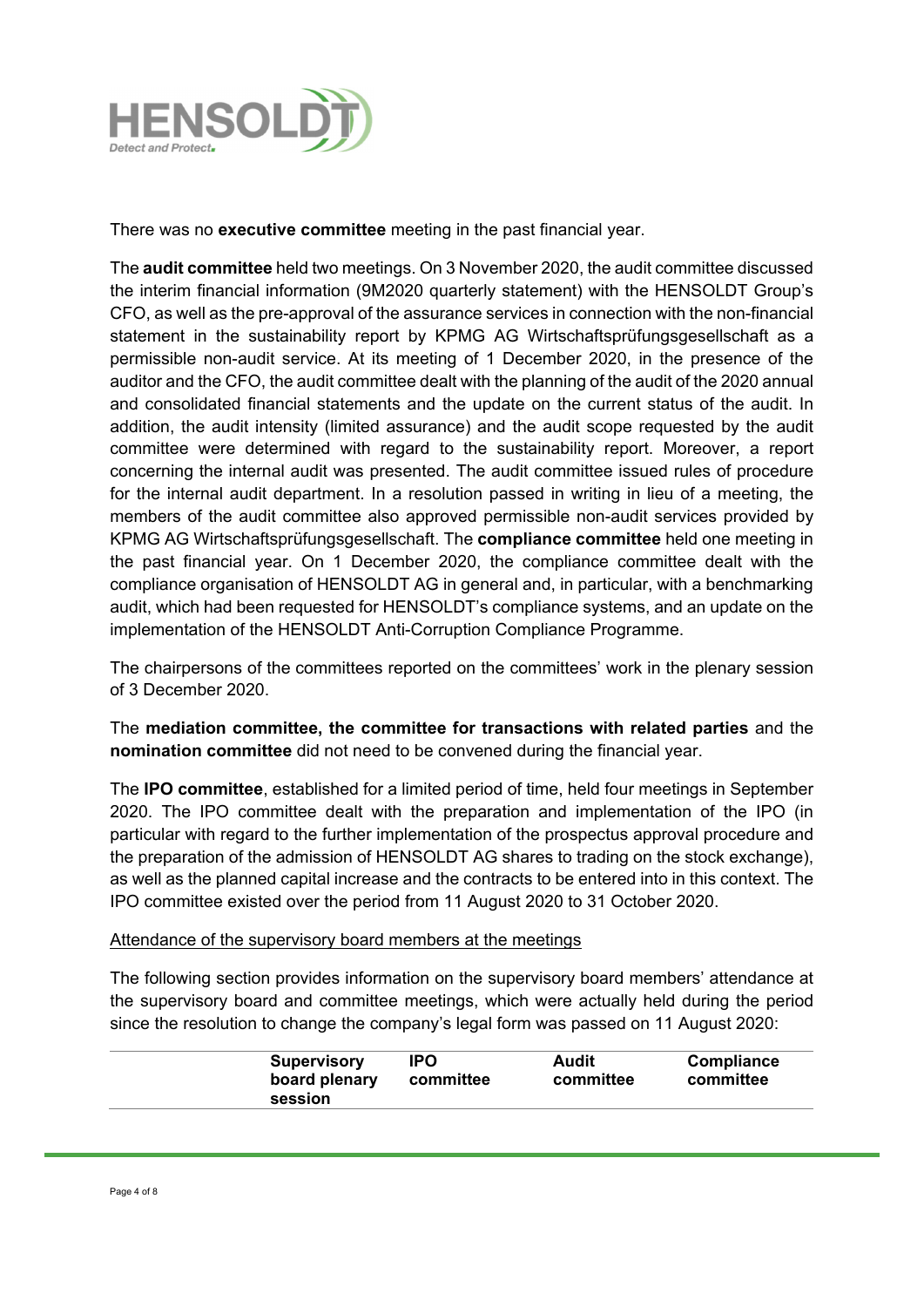

| (Number of<br>meetings /<br>attendance in %)       | <b>Number</b> | in $%$ | <b>Number</b>            | in $%$                   | <b>Number</b>            | in $%$                   | Number in %              |                |
|----------------------------------------------------|---------------|--------|--------------------------|--------------------------|--------------------------|--------------------------|--------------------------|----------------|
| Johannes P.<br>Huth                                | 3/3           | 100    | 3/3                      | 100                      |                          |                          |                          |                |
| <b>Chairman of the</b><br><b>Supervisory Board</b> |               |        |                          |                          |                          |                          |                          |                |
| <b>Armin Maier-</b><br>Junker <sup>1</sup>         | 3/3           | 100    | 3/3                      | 100                      |                          |                          |                          |                |
| Deputy Chairman of<br>the Supervisory Board        |               |        |                          |                          |                          |                          |                          |                |
| Jürgen Bühl <sup>1</sup>                           | 3/3           | 100    | 3/3                      | 100                      | $\overline{\phantom{0}}$ | $\overline{\phantom{0}}$ |                          |                |
| Dr Frank Döngi <sup>1</sup>                        | 3/3           | 100    | $\blacksquare$           | $\overline{\phantom{0}}$ | -                        | $\overline{\phantom{0}}$ | 1/1                      | 100            |
| Winfried Fetzer <sup>1</sup>                       | 3/3           | 100    | -                        | $\overline{\phantom{0}}$ | -                        | $\overline{\phantom{0}}$ | 1/1                      | 100            |
| Prof. Wolfgang<br>Ischinger                        | 3/3           | 100    |                          |                          |                          |                          |                          |                |
| Ingrid Jägering                                    | 3/3           | 100    |                          | $\overline{a}$           | 2/2                      | 100                      | $\overline{a}$           |                |
| Marion Koch <sup>1</sup>                           | 3/3           | 100    | $\overline{\phantom{0}}$ | $\overline{a}$           | 2/2                      | 100                      | $\overline{\phantom{0}}$ | $\blacksquare$ |
| <b>Christian Ollig</b>                             | 3/3           | 100    | 3/3                      | 100                      | 2/2                      | 100                      | 1/1                      | 100            |
| Prof. Dr Burkhard<br>Schwenker                     | 2/3           | 66.67  |                          |                          | -                        |                          | 1/1                      | 100            |
| Julia Wahl <sup>1</sup>                            | 3/3           | 100    | $\overline{\phantom{0}}$ | $\overline{\phantom{0}}$ | 2/2                      | 100                      | $\overline{\phantom{0}}$ | -              |
| <b>Claire Wellby</b>                               | 3/3           | 100    | $\overline{\phantom{0}}$ | $\overline{a}$           | -                        |                          |                          |                |
|                                                    |               | 97.2   |                          | 100                      |                          | 100                      |                          | 100            |

In addition, the supervisory board held a meeting as the supervisory board of the then HENSOLDT GmbH before the shareholders passed the resolution to change the company's legal form. This meeting was attended by all of the supervisory board members who were in office in the 2020 financial year.

During the period after the resolution on the change of the company's legal form, the meetings of the supervisory board in the past financial year were thus attended by 97.2% and those of the committees by 100% (without exception) of the members. Over the course of the reporting year, no supervisory board member attended only half or fewer meetings of the supervisory board and the committees to which the given member belonged.

<sup>&</sup>lt;sup>1</sup> Employee representative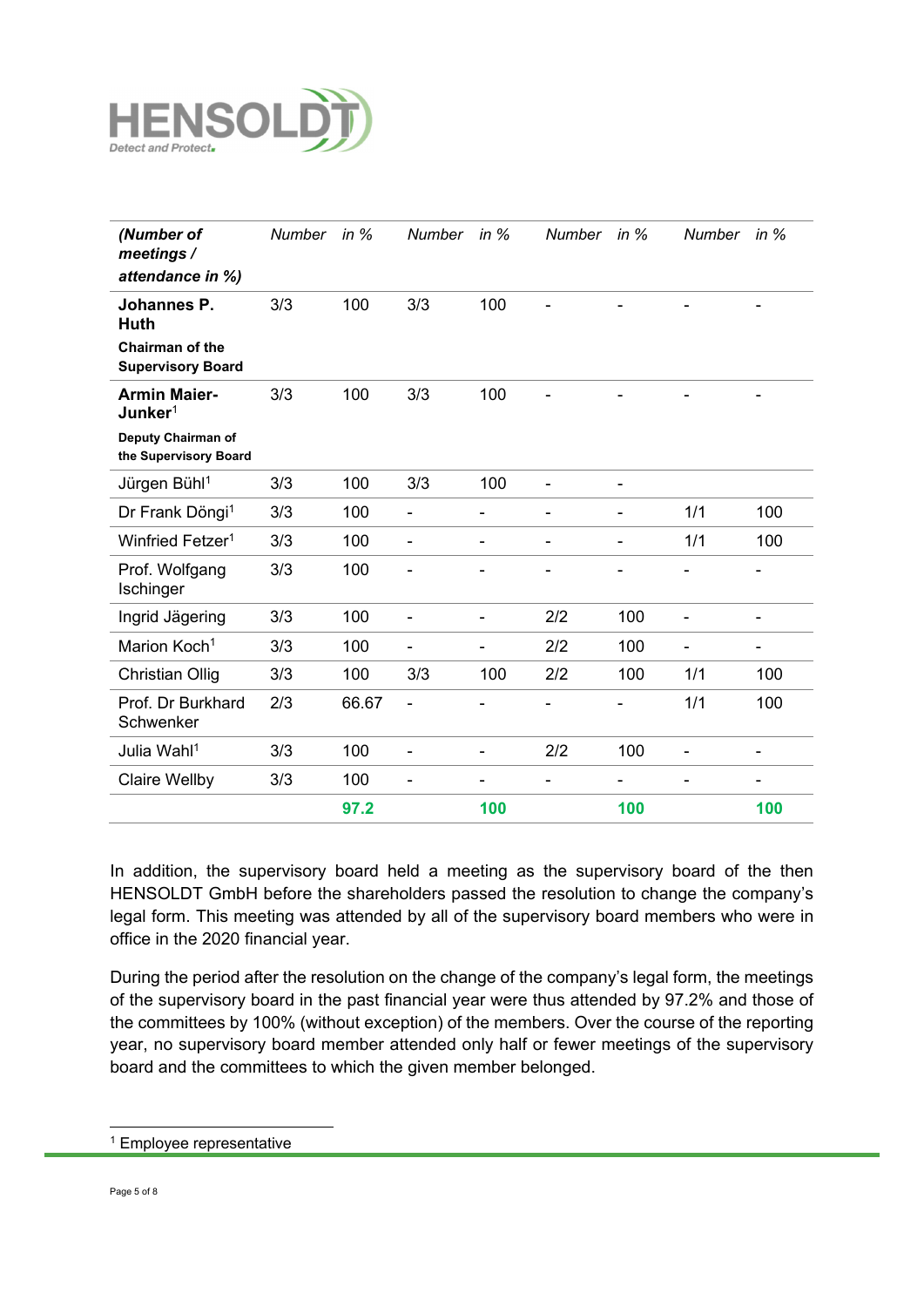

### Conflicts of interest on the supervisory board

There were no conflicts of interest of management board or supervisory board members that should have been disclosed to the supervisory board in the past financial year.

#### Changes to the management board and supervisory board

There were no changes to the management board – or, prior to the change of the company's legal form, to the management team – in the past financial year.

Mr Winfried Fetzer resigned from the supervisory board with effect from the day after 31 December 2020. In his place, Mr Ingo Zeeh was appointed to the supervisory board by decision of the register court of 12 January 2021.

# Audit of the annual and consolidated financial statements

KPMG AG Wirtschaftsprüfungsgesellschaft was appointed as auditor for the 2020 financial year by a resolution passed by the shareholders in their meeting of 11 August 2020. KPMG AG Wirtschaftsprüfungsgesellschaft had previously confirmed that there were no circumstances that might compromise its independence or cast doubt on its independence as an auditor. KPMG AG Wirtschaftsprüfungsgesellschaft also provided information on the extent to which non-audit services were provided to all HENSOLDT Group companies in the previous financial year. KPMG AG Wirtschaftsprüfungsgesellschaft and Mr Martin Leistner, as the responsible audit partner, have audited HENSOLDT AG according to the provisions of section 319a(1) sentence 4 of the German Commercial Code (HGB) since it was founded in 2019 as HENSOLDT GmbH, and the HENSOLDT Group since the first preparation of consolidated financial statements by HENSOLDT Holding GmbH in 2017.

The management board of HENSOLDT AG prepared the annual financial statements, the combined management report of HENSOLDT AG and the group and the consolidated financial statements for the 2020 financial year.

KPMG AG Wirtschaftsprüfungsgesellschaft audited the annual financial statements and the combined management report of HENSOLDT AG and the consolidated financial statements for the 2020 financial year, and issued an unqualified audit opinion dated 8 March 2021 in each case. The consolidated financial statements were prepared pursuant to section 315a HGB on the basis of the International Financial Reporting Standards (IFRS), as applicable in the EU, and the supplementary German statutory regulations applicable pursuant to section 315e(1) HGB. The annual financial statements and the combined management report were prepared in accordance with the provisions of German commercial law.

The auditor audited the annual financial statements and consolidated financial statements pursuant to section 317 HGB and the German Generally Accepted Standards on Auditing, as promulgated by the German Institute of Public Auditors (IDW), while additionally auditing the consolidated financial statements in accordance with the International Standards on Auditing (ISA).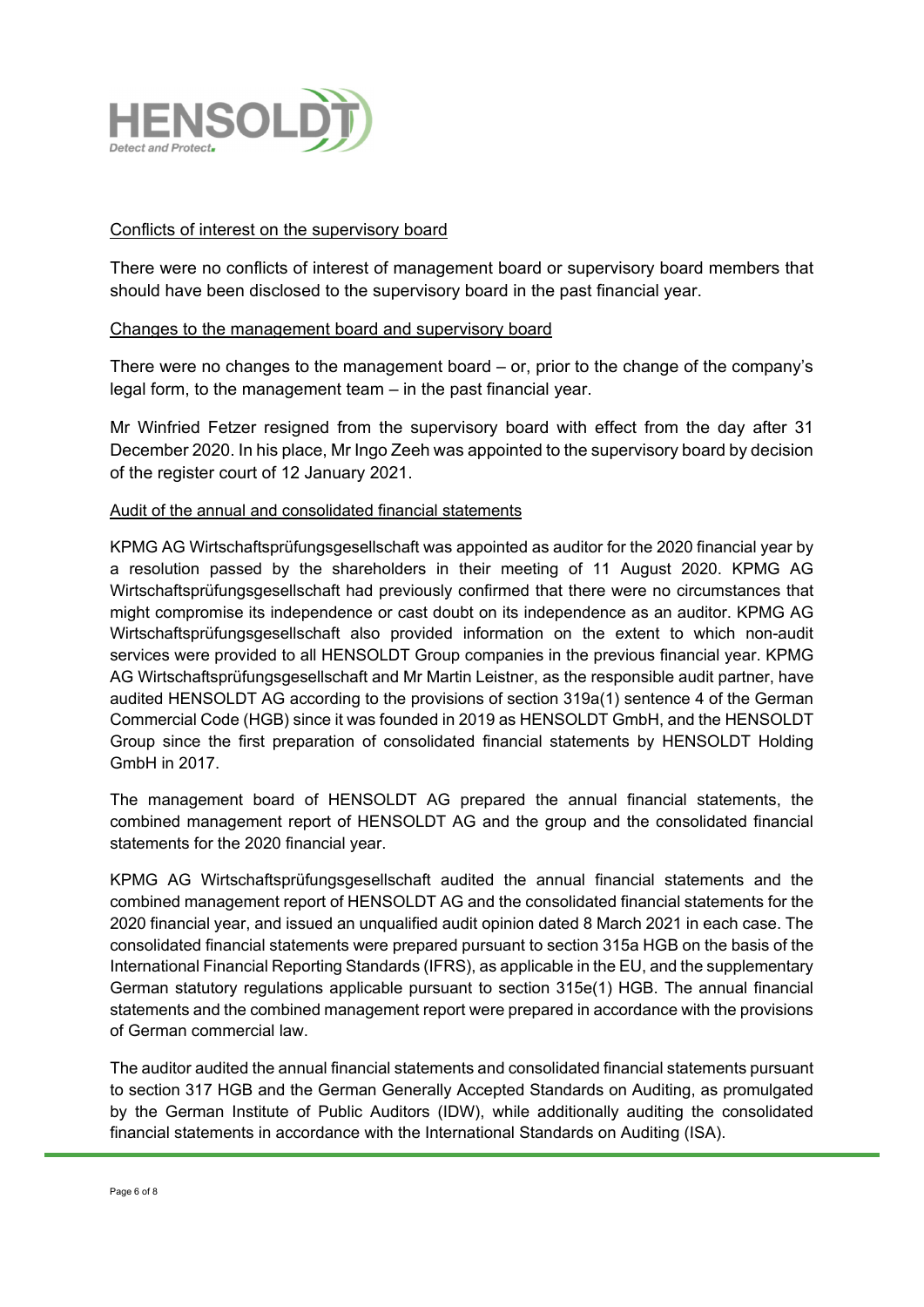

The aforementioned documents were distributed to us by the management board in good time. They were discussed in depth in the audit committee on 19 March 2021. The auditor's report was available to all members of the supervisory board and was discussed in detail at the supervisory board's financial statement meeting on 19 March 2021 in the presence of the auditor, who reported on the main results of his audit. At this meeting, the annual financial statements and the consolidated financial statements were discussed with the management board and the scope, focus and costs of the audit were presented.

We agree with the results of the audit. No objections are to be raised based on the final result of the audit by the audit committee and our own audit. The supervisory board approved the annual financial statements and the consolidated financial statements, which were both prepared by the management board. The annual financial statements have thus been adopted. The management board proposed using EUR 13,650,000.00 of the total accumulated profits of EUR 16,774,423.65 for distribution of a dividend of EUR 0.13 per no-par value share eligible for dividends. We have agreed to this proposal.

As part of its examination, the supervisory board also reviewed the group's non-financial statement in the sustainability report, which was to be prepared pursuant to section 315b HGB, and reached the conclusion that it meets the existing requirements and that no objections were to be raised. An external audit by KPMG AG Wirtschaftsprüfungsgesellschaft had previously confirmed that no matters had come to the attention of the auditors that would cause them to believe that the group's non-financial statement had not been prepared pursuant to the provisions of section 315c HGB in all material respects.

#### Review of the management board's report on relations with affiliated companies

The management board of HENSOLDT AG prepared a report on the relations with affiliated companies (dependency report) pursuant to section 312 AktG for the period from 17 August to 31 December 2020 and submitted it to the supervisory board in due time. The dependency report was reviewed by the auditor pursuant to section 313 AktG. As there were no objections to be raised in view of the final result of his audit, the auditor issued the following unqualified audit opinion pursuant to section 313(3) AktG: "Having duly examined and assessed the report in accordance with our professional duties, we confirm that (1) the factual statements made in the report are correct; (2) the consideration given by the company for the legal transactions listed in the report was not unreasonably high; (3) there are no circumstances that would support a materially different assessment of the measures listed in the report than that made by the management board."

The dependency report and the auditor's report were submitted to and reviewed by the audit committee and the supervisory board. This review did not lead to any objections. According to the final result of the preliminary examination by the audit committee and our own examination, the supervisory board has no objections to the management board's statement on the relations